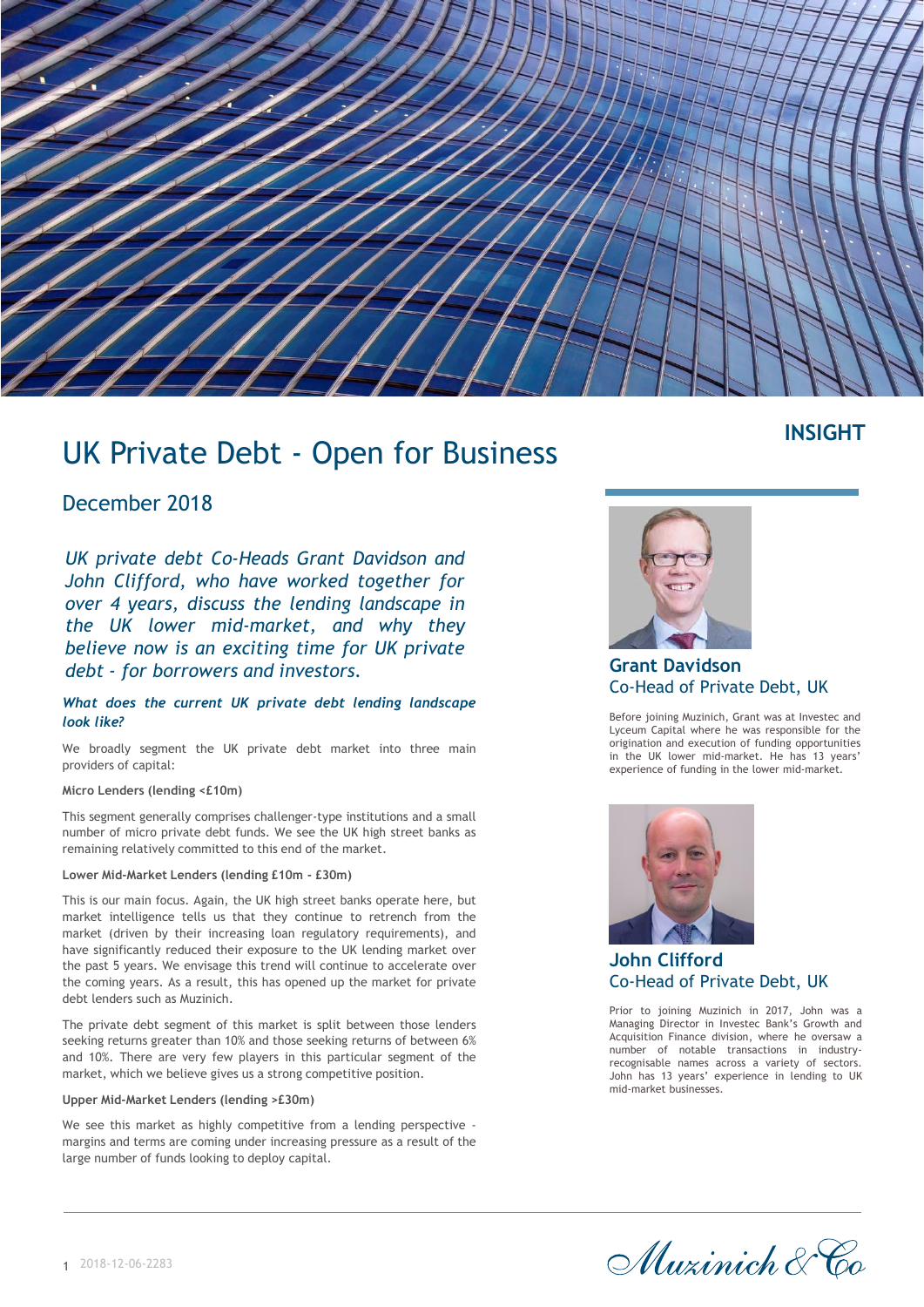#### *Are there any specific trends that you may benefit from in the current environment?*

The lower mid-market, where we are focused, is experiencing a number of trends that we believe will continue to provide interesting opportunities for us.

Alternative lending deals continue to be on the rise, increasing each year in terms of volume, value and market share. Sponsors are increasingly choosing to partner with private debt funds due to the flexibility in funding structures and terms, along with greater speed and confidence of delivery. Banks meanwhile are continuing to move away from providing senior debt, with a preference for less capital-intensive super senior revolving credit facilities and working capital financing.

Larger direct lending funds are also moving away from the lower mid-market as they raise larger funds and need to deploy capital into larger deals.

Furthermore, an increasing number of sponsor-less companies are turning to direct lenders to finance growth, and we see this as a potentially interesting area for expansion over the coming years.

Additionally, we have seen a significant number of opportunities being sourced from the North of England (Manchester, Leeds, Sheffield, Newcastle, Liverpool).

While covenant degradation has been a theme much discussed in other areas of credit markets, covenants within the lower midmarket continue to remain a feature of transactions.

#### *Are you facing any challenges in finding good investment opportunities?*

No, not at all. Our team has a combined experience of over 25 years of investing in the UK lower mid-market. As a result, we have developed very good relationships amongst both private equity sponsors and debt advisers.

Introducers reference our candour when it comes to providing feedback on a particular asset, and we believe our reputation for transaction deliverability is one of our key strengths.

Brexit is clearly providing uncertainty for UK corporates and we are looking forward to a time when our potential client base has clarity on the implications on their day-to-day operations. Once we have that clarity, we believe there could be an uptick in deal funding opportunities, which could be positive for UK lenders.

#### *Have you noticed any changes in credit quality of the companies you are working with?*

Over the past few years we have not seen many changes in the credit quality of the companies that have been introduced to us. Each potential credit is analysed on a case-by-case basis and, although there may be short-term periods of what are deemed to be lower-quality, this is normally offset by periods where the credit quality of introductions is very high, in our view.

This trend has certainly been the case more recently where, over the past three months, we have deployed in excess of £65m into three transactions.

#### *Are there any specific industries or sectors which you believe offer better opportunities?*

We are a sector agnostic lender and, as such, we appraise a range of companies across all sectors. Our regional presence also enables us to source a good proportion of our transactions from the North of England.

It is fair to say that no particular sector offers better opportunities than others, rather we analyse in detail the credit qualities of each potential lending opportunity and price the risk on a case-by-case basis.

That said, over the past 12 months the sectors that have provided the most deal flow include technology, business services and travel/tourism.

#### *For investors looking for additional yield, can private debt still offer an advantage over public debt markets, even in a rising rate environment?*

We believe private debt has become a well-recognised and acceptable allocation in investor portfolios. While the liquidity in public markets can appear an attractive attribute, the yields available in private debt investments tend to be higher than those on offer in public markets.

Private debt investment products track the London Interbank Offered Rate (LIBOR). As such, there is minimal risk of decreases in capital values as a result of an increase in benchmark interest rates – this is especially important in a rising rate environment.

Additionally, by its nature, private debt does not trade on an active basis (i.e. there is no daily mark-to-market). As a result, there is generally lower volatility associated with private debt investments than can be experienced in public debt.

#### *What do you believe are your main competitive advantages?*

The number of players within the sector seems to have settled, with very few new entrants entering the lower mid-market over recent years.

The vast majority of UK private debt funds are based in London and work out of one office. However, we are one of the small number of lenders with a broader presence in the UK. We believe this provides us with a competitive advantage as it means we can access local deal flow.

Similarly, we are focused on both sponsor and sponsor-less transactions, whereas many funds prefer to focus on one particular client segment.

Perhaps one of the key challenges we face is to provide our investors with appropriate risk-adjusted returns. However, we believe we are well positioned to manage this risk. Fundamental credit analysis forms the backbone of all our investment decisions (in both private and public credit markets) and we spend a significant amount of time diligencing credits prior to any investment decision. We are also able to leverage the specific sector experience of our colleagues who focus on public market credit opportunities.

We are not looking to over leverage the companies we partner with, but believe the flexibility and certainty of delivery we can provide our clients is highly valued by them.

Typically structures are conservative, with meaningful equity contributions, and we seek to work with those management teams and private equity houses that have strong track records of supporting and growing UK businesses.

Recent Muzinich deals include: <https://www.muzinichprivatedebt.com/investment/cav/> <https://www.muzinichprivatedebt.com/investment/zenergi/> [https://www.muzinichprivatedebt.com/investment/fc-business](https://www.muzinichprivatedebt.com/investment/fc-business-intelligence-group)intelligence-group

For full list of deals, see: https://www.muzinichprivatedebt.com/investments/